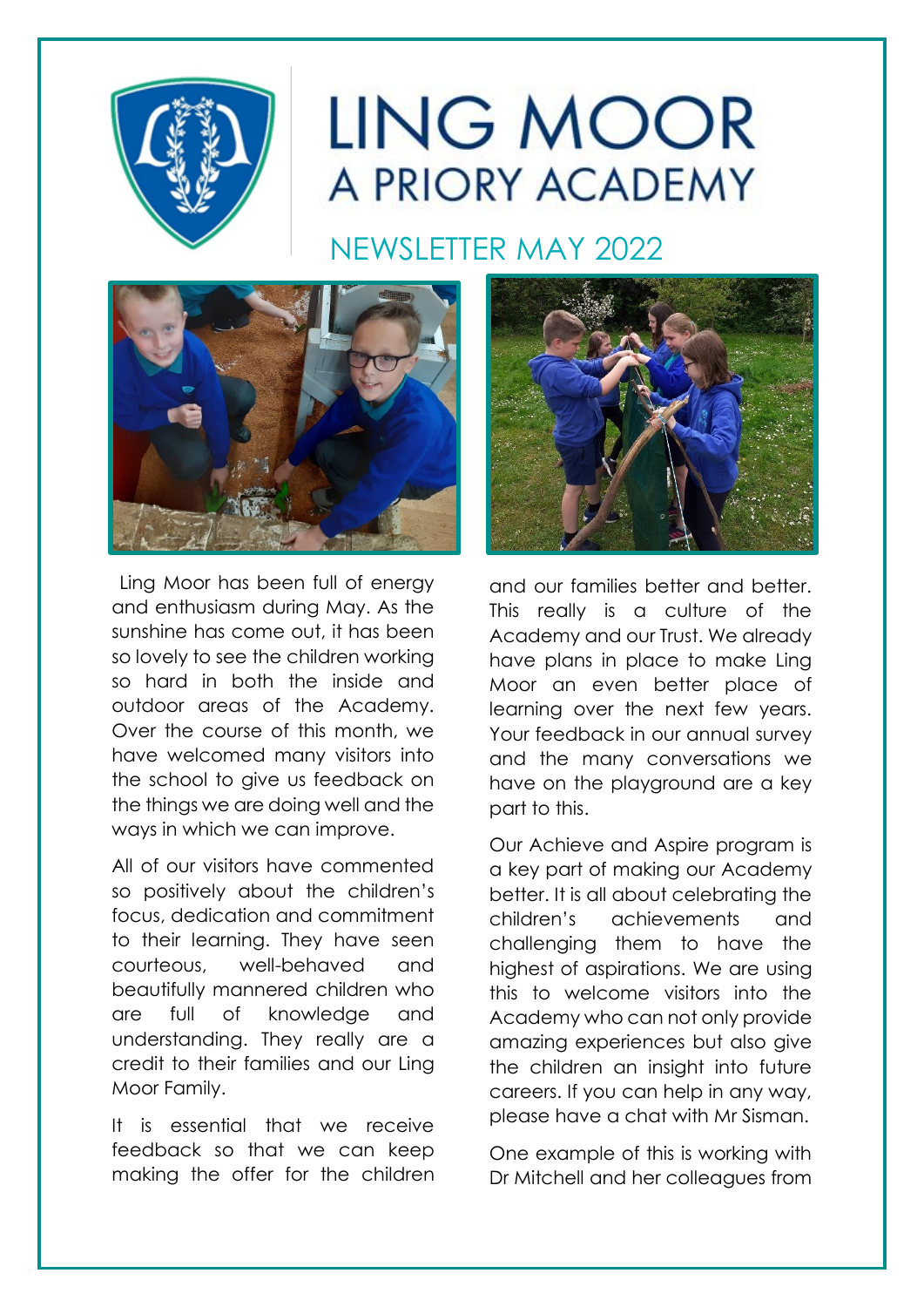the University of Lincoln. Dr Mitchell is a member of our Local Governing Body and a great friend to the school. This month our Year 6 have been fortunate to have a visit from students from the Pharmacy department at the University who shared their expert knowledge of how blood travels around the body. This was an amazing experience and one that provides the children with access to real expertise, role models and a connection with our University.

The Year 5 children in Miss Stumm's class have certainly shown high levels of achievement and aspiration as they became SpellingShed world champions. SpellingShed is an online platform accessible to all of the children and is the perfect place for practicing those all-important spelling skills. To be the best class in the world is no small achievement and we are rightly proud of their world champion status.

High levels of achievement come from focus and dedication. During May, our Year 6 children took part in their end of Key Stage assessments. It is important to thank them for their high levels of focus, organisation and determination. The tests are a moment in time to assess the children and whatever their outcomes, we are proud of them. They certainly showed everyone their best and we cannot ask for more.

Our Year 4 children had a brilliant visit to York to visit the Jorvik centre.

They had a great time developing their historical knowledge and learning about all things Vikings. The children delved into Viking history, the history of York and the place of the Vikings in British history.

A little closer to home, our Year 2 children had a great visit to Lincoln Cathedral and the Museum of Lincolnshire Life. It is so important that the children develop a deep understanding of the history of Lincoln. It really is a wonderful city with a fascinating history. The people are pretty awesome as well!



#### The Ling Moor Team

The Ling Moor Team are an amazing group of people. They work tirelessly to provide the best for the children and are rightly recognized for their expertise. We are delighted that Mrs Woodcock will be working with the local English Hub to share her expert knowledge of developing early communication. We are also delighted that Miss Baldwin has been asked to work as a reading specialist with our local Teaching Hub.